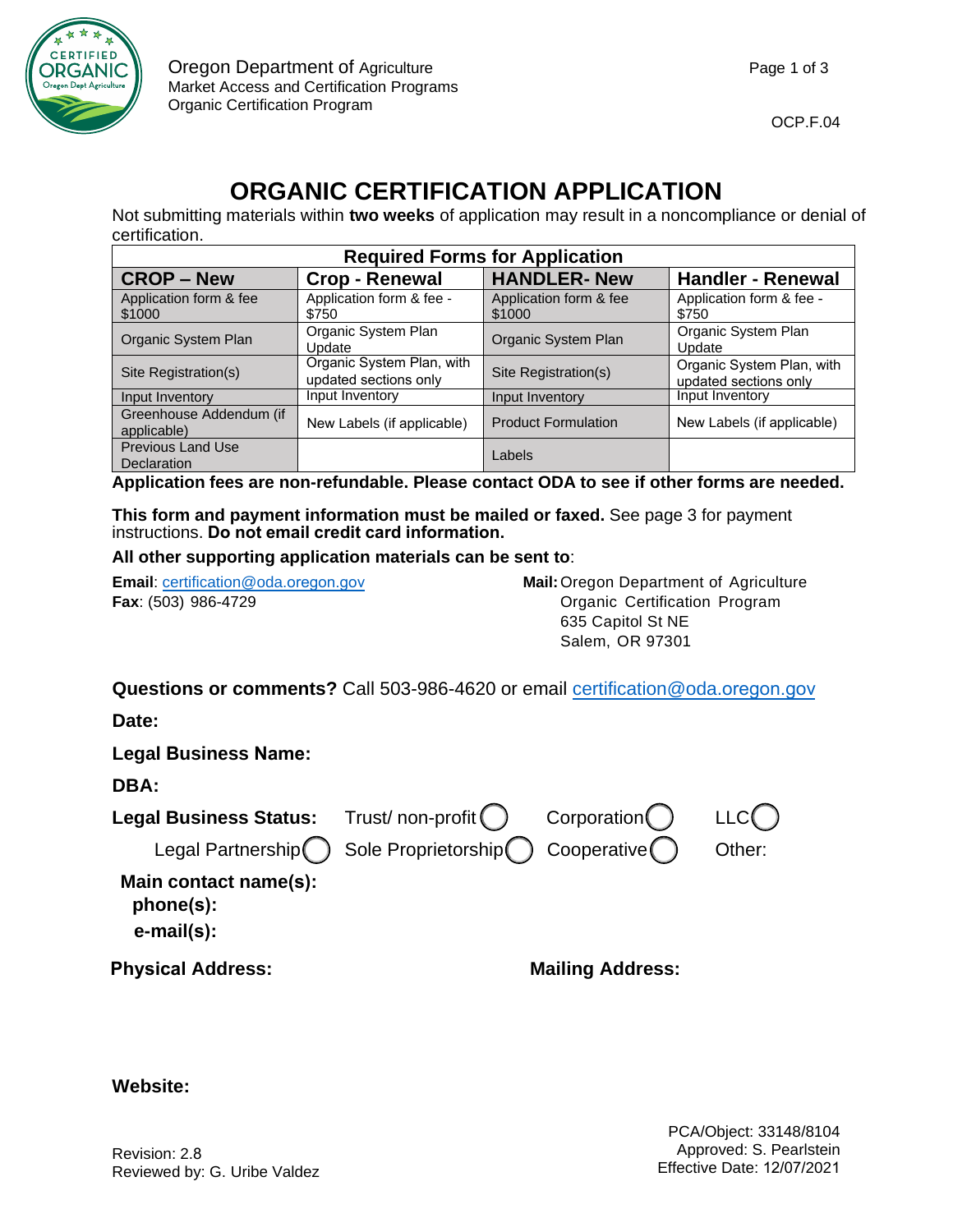

# **Organic Operator Agreement**

I, \_\_\_\_\_\_\_\_\_\_\_\_\_\_\_\_, as an authorized representative of \_\_\_\_

(business name) depose and agree to:

- 1. Fully comply with all applicable organic production and handling regulations in accordance with Title 7 CFR Part 205 National Organic Program Rule and the program requirements of the Oregon Department of Agriculture (ODA) Organic Certification Program.
- 2. Establish, implement, and update annually an organic production or handling system plan that will be submitted to the ODA Organic Certification Program.
- 3. Supply the ODA Organic Certification Program with all information required to verify compliance with the National Organic Program Rule.
- 4. Allow on-site inspections with complete access to the production or handling operation, including non-certified production and handling areas, structures, and offices by the ODA Organic Certification Program staff. These inspections may be announced or unannounced at the discretion of the ODA Organic Certification Program or as required by the Administrator of the National Organic Program.
- 5. Maintain all records applicable to the organic operation for not less than five (5) years beyond their creation.
- 6. Allow authorized representatives of the ODA Organic Certification Program, or the Secretary of Agriculture access to the records under normal business hours for review and copying to determine compliance with the National Organic Program Rule.
- 7. Submit to the ODA Organic Certification Program the applicable fees for service as described on the most current fee schedule.
- 8. Immediately notify the ODA Organic Certification Program about any application, including drift, or a prohibited substance to any field, production unit, site, facility, livestock, or part of an operation.
- 9. Immediately notify the ODA Organic Certification Program of any change in your certified operation or portion of it that may affect its compliance with the National Organic Program Rule and submit all updates via an Organic System Plan.

Signature Title Date